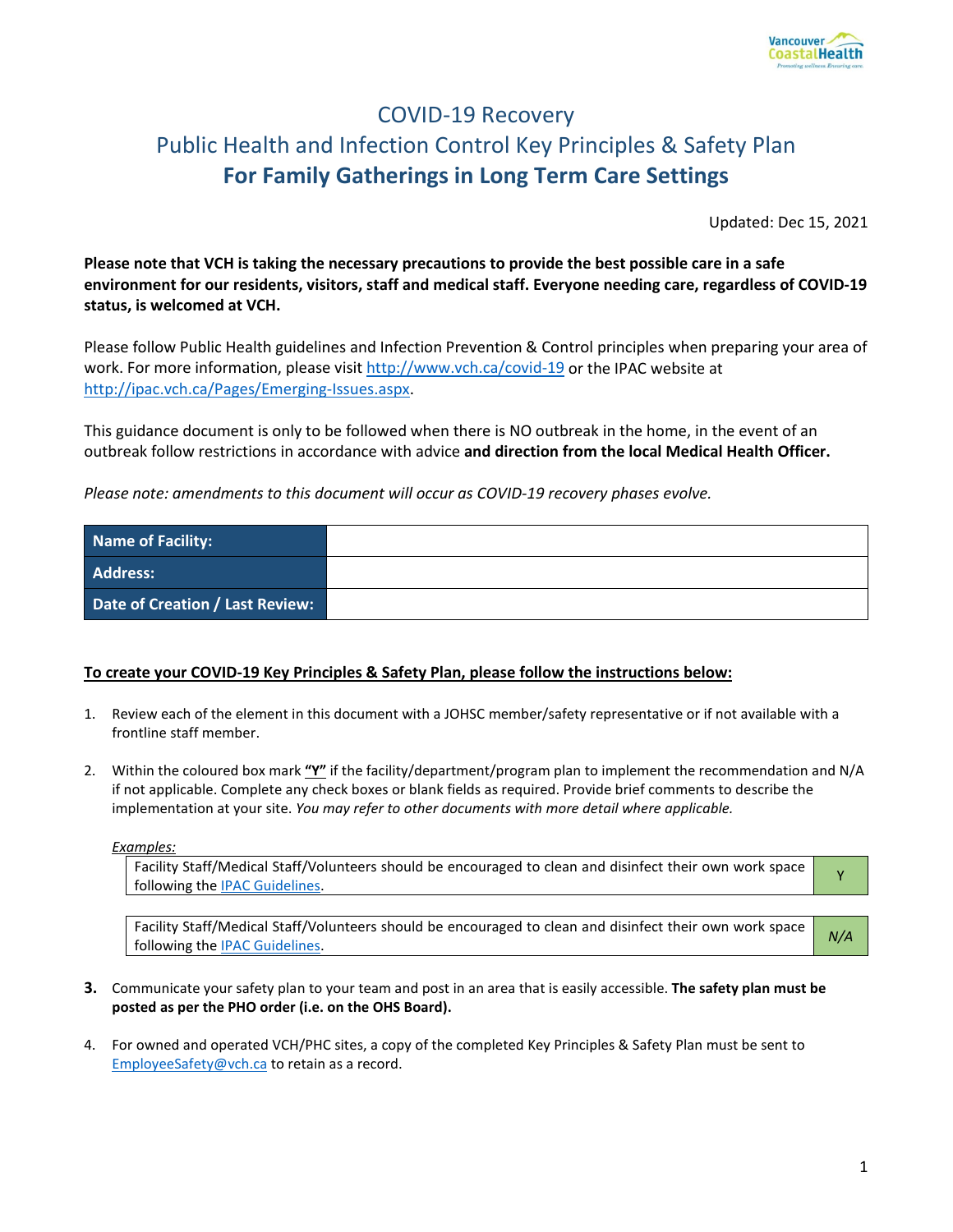

#### **Quick Reference:**

- **1. General Considerations to Support Family Gatherings**
- **2. Gathering Space**
- **3. Family/Visitors**
- **4. Food Service**

One part of developing your COVID-19 Safety Plan is identifying protocols to keep workers safe. Consider the elements below as you develop the plan for your workplace.

These elements are not a list of requirements; however, they should be considered and implemented to the extent that they address the risks your workplace. You may need to identify and implement additional protocols if the protocols suggested here do not sufficiently address the risk to your workers.

The elements have been divided into leveled measures of precautions each having an increasing level of effectiveness. Please refer to the color legend below:

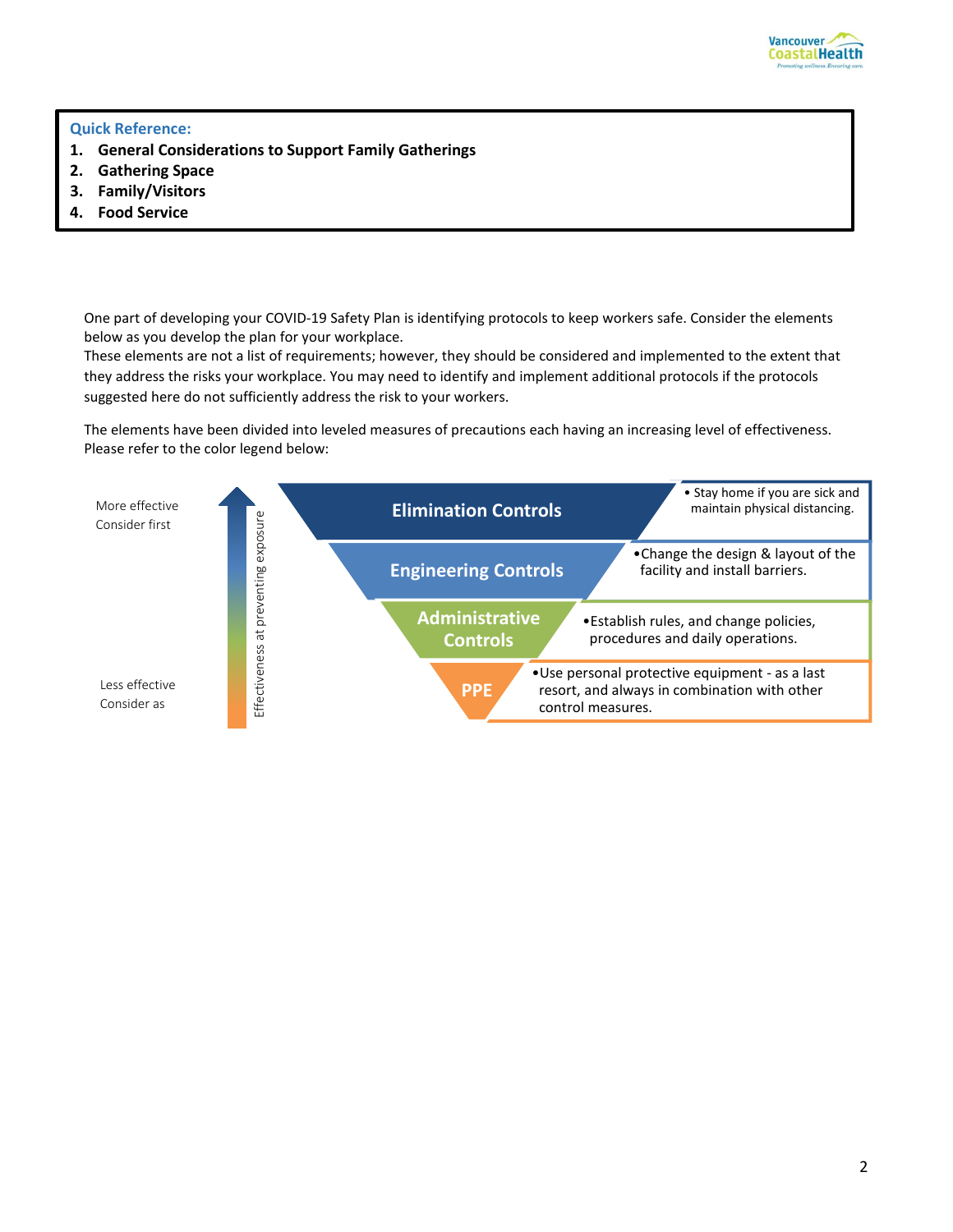

### **1. General Considerations to Support Family Gatherings**

**Please note: Any Public Health Orders currently in place supersedes all recommendations below** (to view orders, visi[t http://www.vch.ca/covid-19](http://www.vch.ca/covid-19) and review all Long Term Care documents under "Orders.")

During an outbreak, family gatherings will not be permitted in Long-Term Care homes.

The LTC Home may have gatherings of staff and residents together from different units but are not allowed to have visitors to these events.

The LTC home must have adequate space to support a private family gathering.

The LTC home must have an adequate staffing complement to facilitate a private family gatherings.

LTC homes will support residents to leave for outings with no limitations beyond current public health guidance regarding indoor and outdoor gatherings.

Families that have opted to take residents home to private residences should observe the following recommendations:

- Site leadership should inform families that private gatherings, occurring offsite should follow current [public health orders for gatherings.](https://www2.gov.bc.ca/assets/gov/health/about-bc-s-health-care-system/office-of-the-provincial-health-officer/covid-19/covid-19-pho-order-gatherings-events.pdf)
- Site should inform families that individuals taking residents on outings or for overnight should be fully vaccinated, but proof of vaccination is not required to do so.
- Prior to leaving and upon return to the care home, residents and accompanying family members must perform hand hygiene.
- Upon return to the care home, perform in-person screening (including a temperature check)
- Returning residents with no clear identified exposure to a known COVID-19 positive case and without signs or symptoms of COVID-19 are **not required to undergo 14 days of isolation.**

Gatherings should follow the [VCH Best Practice Guidelines for decorations, costumes, food,](http://ipac.vch.ca/Documents/Acute%20Resource%20manual/Holiday%20Decorations.pdf)  [celebrations and donations.](http://ipac.vch.ca/Documents/Acute%20Resource%20manual/Holiday%20Decorations.pdf)

Gatherings that occur off VCH property should follow [Provincial Health Officer orders for Gatherings](http://www.vch.ca/covid-1https:/www2.gov.bc.ca/assets/gov/health/about-bc-s-health-care-system/office-of-the-provincial-health-officer/covid-19/covid-19-pho-order-gatherings-events.pdf)  [and Events.](http://www.vch.ca/covid-1https:/www2.gov.bc.ca/assets/gov/health/about-bc-s-health-care-system/office-of-the-provincial-health-officer/covid-19/covid-19-pho-order-gatherings-events.pdf)

LTC homes should continue to follow the [Ministry of Health COVID-19 Infection Prevention and](http://www.bccdc.ca/Health-Info-Site/Documents/COVID19_LongTermCareAssistedLiving.pdf)  [Control: Guidance for Long-Term Care and Seniors' Assisted Living Settings](http://www.bccdc.ca/Health-Info-Site/Documents/COVID19_LongTermCareAssistedLiving.pdf) and when supporting family gatherings.

LTC homes should continue to follow the Ministry of Health – [Overview of Visitors in Long-Term Care](http://www.bccdc.ca/Health-Info-Site/Documents/Visitors_Long-Term_Care_Seniors_Assisted_Living.pdf)  [and Seniors' Assisted Living](http://www.bccdc.ca/Health-Info-Site/Documents/Visitors_Long-Term_Care_Seniors_Assisted_Living.pdf) when supporting family gatherings.

### **2. Gathering Space**

The LTC home may allow smaller families to attend a meal with resident in dinning hall but shall be seated separately from other residents. The LTC home will decide on allowable numbers of visitors per resident in the dinning hall.

The LTC home may provide a gathering space, such as a multi-purpose room or adequate safe space in the dinning area that can accommodate the family gathering.

If a separate space is allocated by site leadership, then most recent public health guidance shall be followed. The space should comfortably respect personal space and provide enough seating for all attendees.

Site leadership will define their own process for booking family gatherings within their care home.

Site leadership must communicate to families the maximum allowable number of individuals they can accommodate in the alternate family gathering space.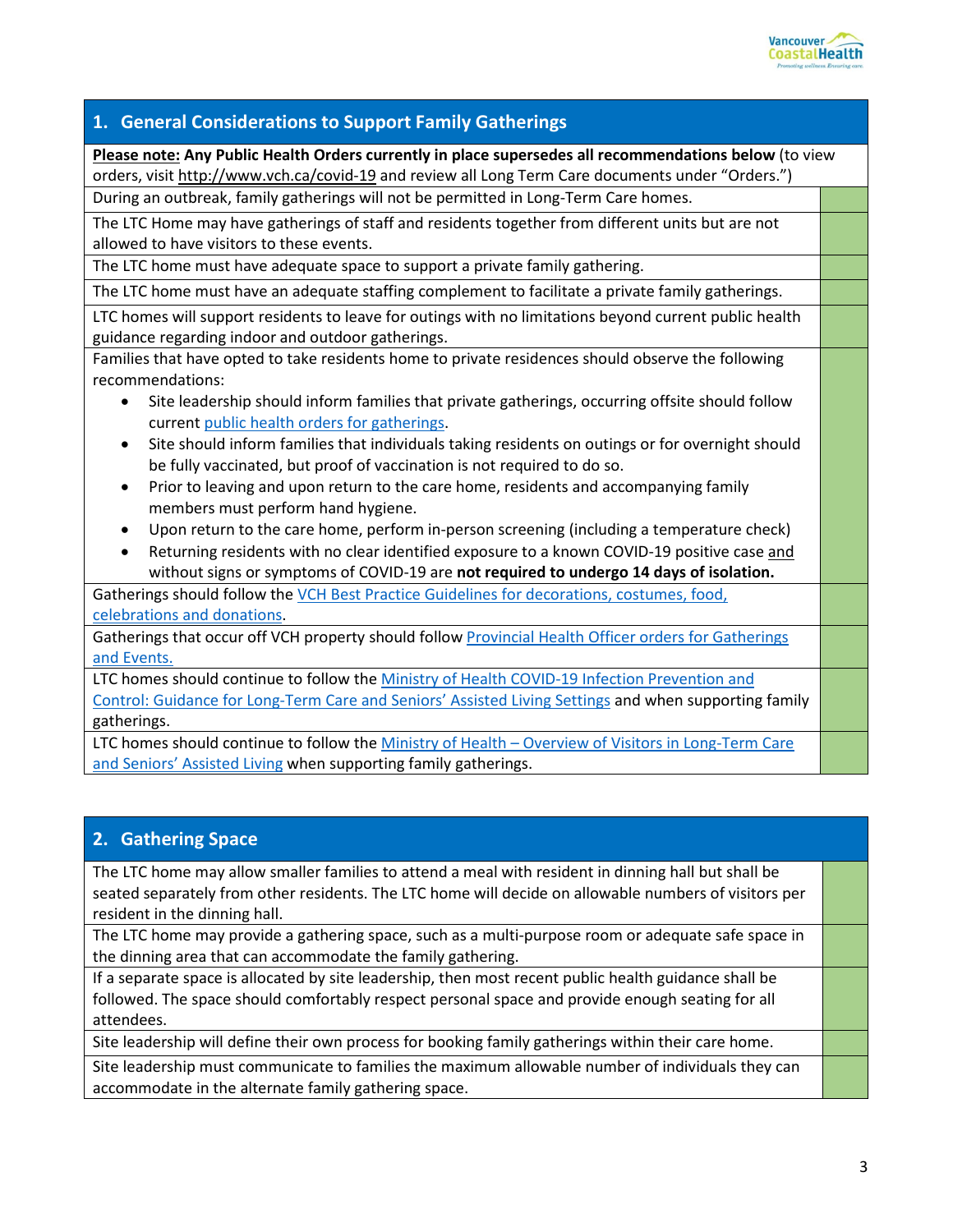

Site leadership should request in advance, the confirmed number of family/visitors that will be attending the gathering. In the event the number of individuals exceeds the original number of participants communicated with the care home, which exceeds the maximum occupancy limit determined by the LTC home, site leadership has the right to decline entry of the extra visitors. Furniture provided in the designated gathering space will be non-porous and easily cleaned and disinfected using a [Health Canada approved cleaning/disinfecting product with a drug identification](https://www.canada.ca/en/health-canada/services/drugs-health-products/disinfectants/covid-19/list.html)  [number \(DIN\).](https://www.canada.ca/en/health-canada/services/drugs-health-products/disinfectants/covid-19/list.html) The designated gathering space will be cleaned and disinfected before and after the family gathering (e.g. all horizontal surfaces, chairs, high touch points). Hand sanitizer, cleaning and disinfecting wipes and medical grade masks will be provided in the gathering space. Signage is posted within the space to remind families, residents and visitors to perform hand hygiene: • Upon entry and exit to the room • Prior to eating • After using the washroom A large garbage receptacle is placed in the room and emptied at the end of the event by site staff. Site leadership must make a washroom available for use during the family gathering. Site leadership must communicate to participants the location of the washroom and appropriate PPE to be worn (if the washroom is not located within the appointed gathering space).

During the family event in a designated room, the door should remain closed.

## **3. Family/Visitors**

All family and visitors attending the gathering, excluding children under 12 years of age, must be fully immunized against COVID-19 or have an approved medical exemption.

Proof of vaccination is required at the time of entry to the LTC home.

All individuals attending the planned family gathering will be required to undergo active screening for signs and symptoms of COVID-19 upon arrival to the care home.

The site must retain visitor logs of all individuals that attend the family gathering.

Individuals that are found to be symptomatic for signs of COVID-19 will not be permitted entry to the family gathering.

Site leadership should communicate to families and visitors that participants who feel unwell will not be permitted entry for the family gathering.

Family members or visitors who develop symptoms during the family gathering must perform hand hygiene, don a mask, report their symptoms to care staff and leave the home immediately. Family members who are symptomatic should call 8-1-1, connect with their primary care provider and/or arrange for COVID-19 testing.

Family members will be required to perform hand hygiene upon entry and exit from the site.

Family members, including children over 5 years of age, will be required to don a medical mask while moving through the facility and in common areas.

Medical masks may be removed in the appointed gathering space.

Medical masks must be applied when family members leave the appointed gathering space to use the washroom.